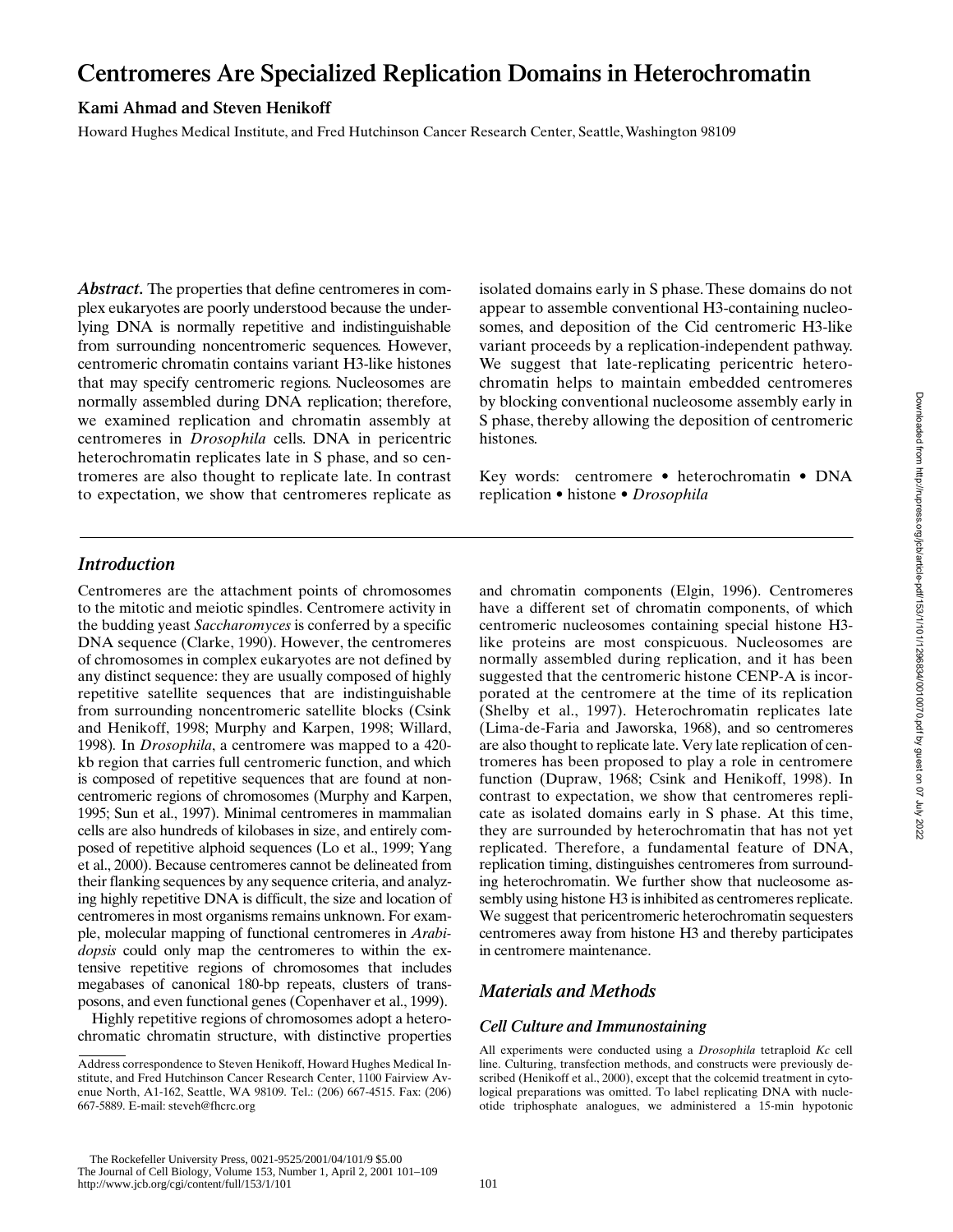treatment using KHB buffer containing 0.1 mM digoxigenin (dig)<sup>1</sup>-dUTP (Boehringer; Koberna et al., 1999), and then returning cells to insect media for 15 min. For dual-pulse labeling, cells were treated with 0.1 mM digdUTP/KHB, resuspended in insect cell culture media for the chase interval, and then treated with 0.1 mM biotin (Bio)-dUTP/KHB (Boehringer).

Labeling of replicating DNA with 5-bromodeoxyuridine was performed by incubating cells in culture medium supplemented with  $10 \mu g/ml$  BrdU and 10 µg/ml deoxycytidine for 1 h. Immunological detection of Cid was performed on immobilized cells, which were then fixed with methanol/acetic acid/H<sub>2</sub>O (11:11:1). Digestion with exonuclease III (30 U in 100  $\mu$ l buffer) was used to expose the BrdU epitope. BrdU was detected using a FITC-conjugated monoclonal anti–BrdU antibody (Boehringer), and dig-dUTP was detected using FITC- or Texas red–conjugated anti–dig antibodies (Jackson ImmunoResearch Laboratories). In dual-pulse experiments, the two nucleotide analogues were detected using FITC-conjugated anti–dig antibodies and Texas red–conjugated streptavidin (Pierce Chemical Co.).

Transfection efficiencies with histone-green fluorescent protein (GFP) constructs were typically 35–70%. To assay the localization of histone-GFP fusion proteins when replication was blocked, we split one transfected culture into a control and an experimental sample. Aphidicolin was added to the experimental culture at a final concentration of 0.1 mg/ml 5 min before heat shock induction. Cells were allowed to recover after induction for 2 h at  $25^{\circ}$ C.

HP1 or Cid proteins were detected using anti–HP1 rabbit antibodies (Smothers and Henikoff, 2001) or by using anti–Cid rabbit antibodies (Henikoff et al., 2000) followed by anti–rabbit IgG Cy5-conjugated goat antibodies (Jackson ImmunoResearch Laboratories). All images were collected as previously described (Henikoff et al., 2000).

#### *Image Quantitation*

Images were analyzed using DeltaVision software (Applied Precision). Cells were categorized according to their overall pattern of replication (euchromatic, scattered, or heterochromatic). Centromeres and nuclei were identified by thresholding anti–Cid signals and DAPI fluorescence, respectively.

To measure the amount of nucleotide incorporated in centromeres, we examined all optical sections that included an anti–Cid signal. We selected nuclei in which euchromatin was labeled, summed the intensity of the nucleotide analogue signal in an area defined by Cid signals, and divided this by the summed nucleotide signal intensity within the euchromatin of the same section. Both sums were corrected for background. The summed signal intensity indicates the amount of replication in a cell during the labeling period, and the average ratio from randomly selected early S phase cells  $(n = 22)$  is an estimate of the fraction of replication at centromeric foci relative to euchromatin. These integrated intensities allow an estimate of the amount of DNA replicated early in S phase at a centromeric replication focus. The amount of nucleotide analogue incorporated at centromeric replication foci above background relative to that incorporated in euchromatin throughout the early S phase period was  $0.005$  (SEM =  $0.002$ ). Since euchromatin contains  $\sim$ 120,000 kb of DNA (Adams et al., 2000), the average centromeric replication focus contains  $\sim$  500 kb of DNA.

The *Hsp70* promoter has very low-level constitutive activity, so in all cases we determined the mean GFP signal from uninduced control samples and removed from the analysis any nuclei in which the GFP signal was within two standard deviations of this mean. We counted the number of nuclei with appropriate GFP signals (Cid-GFP localized to centromeres or H3GFP labeling replicating DNA), and scaled these numbers to the transfection efficiency (estimated as the number of nuclei showing localization after induction and with no aphidicolin treatment). The amount of histone-GFP fusion proteins incorporated at centromeres when produced from *cid* promoter constructs was estimated by comparing the integrated intensities from GFP in euchromatin to that in centromeres ( $n = 23$  for  $cid$ - $H2BGFP$ ,  $n = 10$  for *cid-H3GFP*).

### *Results*

#### *Replication of Euchromatin and Heterochromatin in Kc Cells*

Immortal cell lines are traditionally used to examine replication timing in higher eukaryotes, because cell types are

uniform and they can be easily manipulated. We used *Drosophila Kc* cells, which have been used in previous studies of replication timing, and have been documented as having a stable karyotype (Echalier, 1997). In *Kc* nuclei, there is a clear separation between the early replication of euchromatin and the late replication of heterochromatin during the  $\sim$ 10-h-long S phase (Barigozzi et al., 1966; Dolfini et al., 1970). Furthermore, the heterochromatic regions of chromosomes coalesce into a large irregular chromocenter that occupies  $\sim$ 25% of the nuclear volume and can be visualized by detection of the HP-1 protein (van Steensel and Henikoff, 2000; Fig. 1, A and B). Centromeres are embedded within the chromocenter (van Steensel and Henikoff, 2000). A chromocenter is not unique to the *Kc* nucleus, as we have observed consistent chromocenter formation in other dividing cells as well, including S2 and S3 cell lines (Ahmad, K., unpublished results). This chromocentric organization of the nucleus and the regularity of the cell cycle allowed us to precisely follow replication timing of centromeres in asynchronous *Kc* cell populations.

Pulse-labeling of *Kc* cells with the nucleotide analogue dig-dUTP confirms earlier studies of mitotic replication banding *(*Barigozzi et al., 1966; Dolfini et al., 1970*)* that heterochromatin and euchromatin replicate in distinct portions of S phase (Fig. 1, A and B). A typical experiment showed that 51% of nuclei were in S phase at the time of the pulse: 23% showed euchromatic replication patterns, 25% showed heterochromatic replication patterns, and 3% showed discrete foci scattered throughout both regions. This last type indicates that there is only minor overlap of the euchromatic and heterochromatic replication periods during the pulse. Euchromatin replicates in the first portion of S phase (early S), and heterochromatin in the last (late S) (Barigozzi et al., 1966; Dolfini et al., 1970). This spatial and temporal separation of replication in *Kc* cells facilitates a cytological analysis of centromere replication.

## *Centromeres Replicate in Early S Phase*

We have previously described the *centromere identifier* (*cid*) gene in *Drosophila*, which encodes a centromeric histone H3-like protein (Henikoff et al., 2000). This protein is analogous to CENP-A in mammals (Palmer et al., 1991), Cse4p in *Saccharomyces* (Stoler et al., 1995), HCP-3 in nematodes (Buchwitz et al., 1999), and SpCenpA in *Schizosaccharomyces* (Takahashi et al., 2000). All of these proteins are thought to be assembled into specialized nucleosomes, although direct evidence has only been obtained for CENP-A (Palmer et al., 1987; Yoda et al., 2000). Because Cid appears to be a constitutive centromeric component, antibodies to Cid can be used to locate centromeres in interphase nuclei, and typically detect four to six centromeric spots  $(5.6 \pm 2.1)$  in both diploid and tetraploid *Kc* cells (Henikoff et al., 2000). Chromosomes in *Drosophila* somatic cells are paired; therefore, each centromeric spot probably represents a cluster of centromeres from homologous chromosomes, regardless of their total number. These spots divide into individual centromeres only in late-G2 phase of the cell cycle (data not shown).

We used anti–Cid antibodies on nuclei that had been pulse labeled with nucleotide analogues to determine when centromeric DNA replicates. The Cid epitope and nucleotide analogues colocalize when euchromatin is also

<sup>1</sup> *Abbreviations used in this paper:* Bio, biotin; dig, digoxigenin; GFP, green fluorescent protein.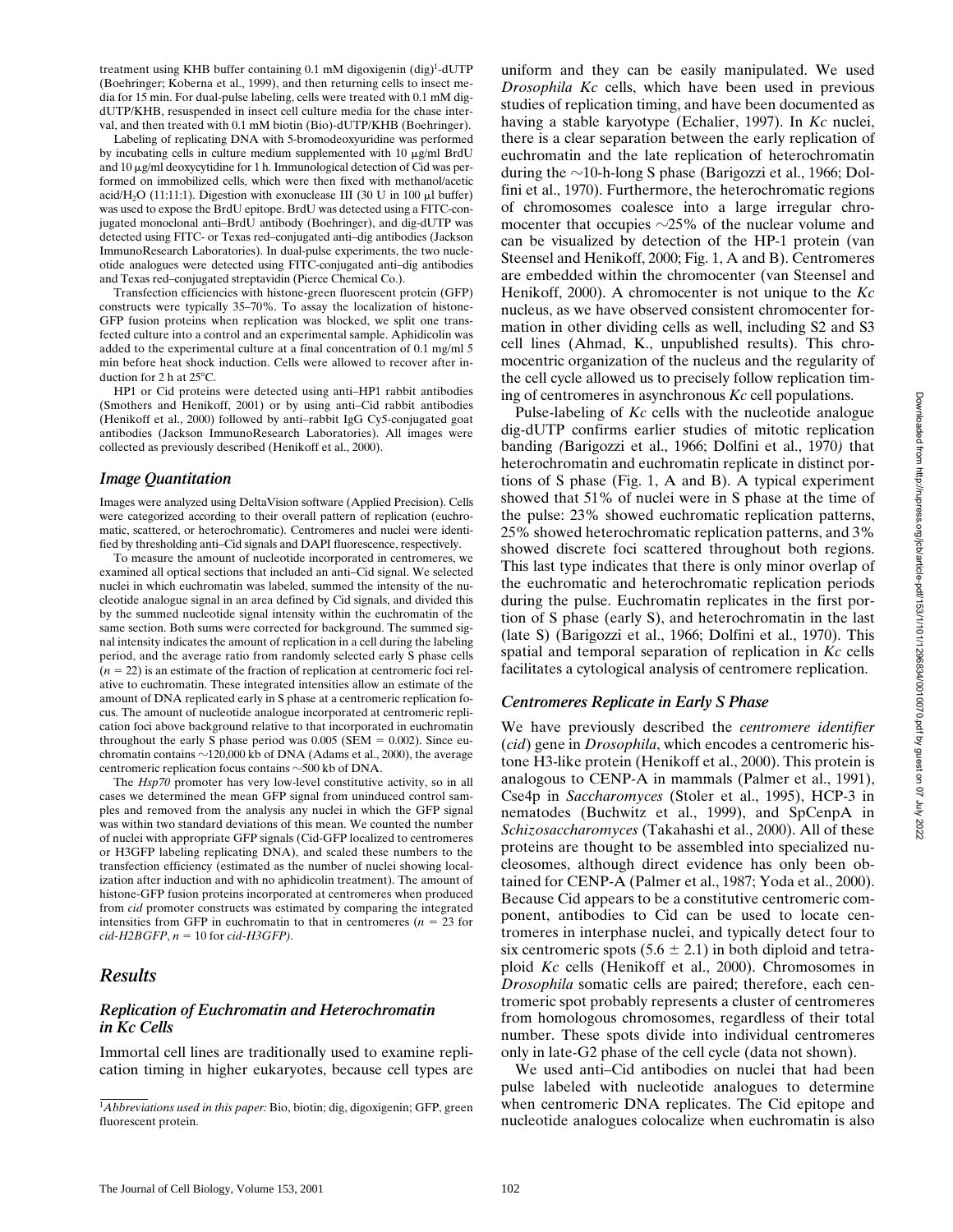

*Figure 1.* Euchromatin and heterochromatin replicate at distinct times in *Kc* nuclei. Newly replicated DNA was visualized by incorporation of dig-dUTP (A–C) or BrdU (D), and nuclei were counterstained with DAPI. (A and B) Detection with anti–HP1 antibodies stains the chromocenter; the remainder of each nucleus is euchromatin. (A) Euchromatic replication; (B) heterochromatic replication; (C and D) detection of centromeres by anti–Cid antibody. In the merged images, protein localization is in red and sites of replicating DNA are in green. Nuclei show on average 5.6 ( $\pm$ 2.1, *n* = 254) centromeric spots throughout most of the cell cycle. Incorporation of the DNA label reveals that centromeres replicate with euchromatin. Single optical sections are shown  $(z = 0.2 \mu m)$ .

replicating, revealing that centromeres replicate in early S phase (Fig. 1 C). Centromeres appear to be the only sites in the chromocenter to replicate at this time. Of 42 nuclei in which euchromatin was labeled, 20 also showed labeling at centromeres, indicating that centromeres are replicating through about one half of early S phase. However, within that period, centromeres must replicate asynchronously, since we observed incorporation at only a subset of centromeric spots in any one nucleus. Asynchronous replication of centromeric satellite has been observed in human cells (O'Keefe et al., 1992).

The nucleotide triphosphate pulse labeling procedure that we used allows for detection of incorporation without requiring DNA denaturation, thus providing excellent cytology. The brief hypotonic shock required to deliver nucleotide triphosphate analogues was found to have little or no ill effects on a wide variety of cell processes (Koberna et al., 1999). To rule out the possibility that the hypotonic treatment used to deliver nucleotide triphosphate analogues had affected DNA replication, we performed the incorporation using BrdU, which penetrates cells without hypotonic treatment. Identical results were obtained (Fig. 1 D). We conclude that replication at centromeres initiates substantially before that of the rest of the DNA in the heterochromatic compartment of the nucleus.

### *Prolonged Replication of Centromeres*

We determined the relative timing of replication in different regions in a nucleus using two sequential pulses of nucleotide analogues. A pulse of dig-dUTP nucleotide analogue was administered, and this was followed by a chase in regular media and a second pulse of Bio-dUTP. Nuclei that had been labeled with a chase interval of 1, 2, or 3 h generally showed clear distinction between sites of digand Bio-dUTP incorporation, consistent with the completion of euchromatic replication in individual foci within these time intervals (Fig. 2, A and B; Manders et al., 1992). We categorized cells according to their overall pattern of nucleotide incorporation from these two pulses (Fig. 2 E: E/E, euchromatin/euchromatin; E/H, euchromatin/heterochromatin; or H/H, heterochromatin/heterochromatin), and then assessed incorporation at centromeres in each category. Some cells with an E/E pattern showed no incorporation of dig-dUTP at centromeres, but did show centromeric incorporation of the second nucleotide BiodUTP (Fig. 2, A and E). Incorporation of dig-dUTP but not Bio-dUTP at the centromeres of E/E pattern nuclei was never observed ( $n = 125$ ). These results demonstrate that replication begins at euchromatic sites before centromeric origins fire. We also observed nuclei with an E/E labeling pattern in which both nucleotide analogues were incorporated into the same centromeric site, suggesting that this site has been replicating for the entire 1-h interval between the two pulses (Fig. 2 E, right-most column). The frequency of centromeres labeled with both nucleotide analogues suggests that replication continues for 2–3 h during the early S-phase period. Experiments in which the two nucleotide analogues were delivered 2 and 3 h apart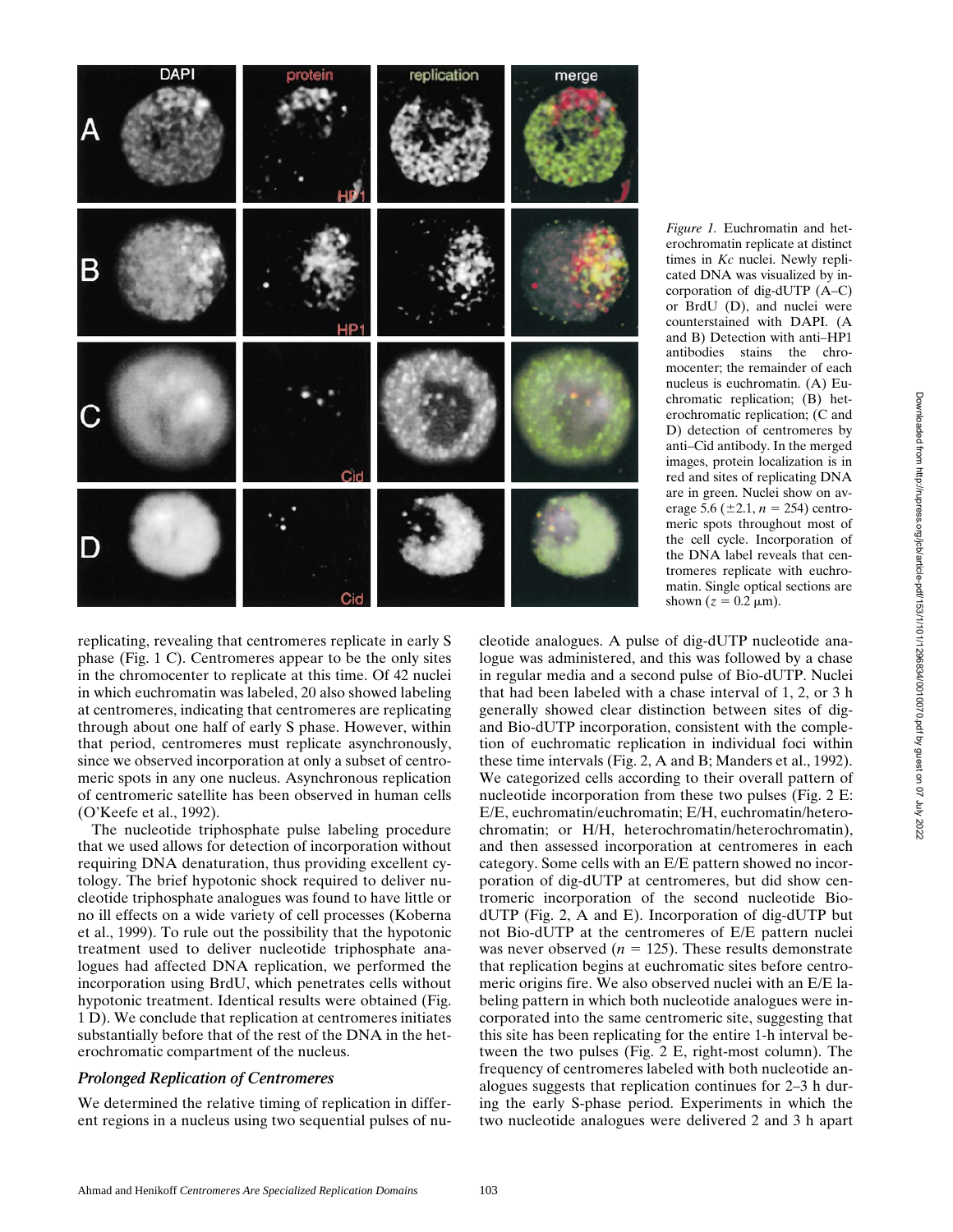

*Figure 2.* Prolonged replication of centromeres. Cells were pulse labeled with dig-dUTP followed by a second pulse 3 h later with Bio-dUTP. Anti–Cid antibodies mark the positions of the centromeres. DAPI staining is white. In the merged images, Cid localization is in red, dig-dUTP in green, and Bio-dUTP in blue. Coincidence of dig-dUTP and Cid is yellow, and Bio-dUTP and Cid is magenta in the merged images. (A) An early S phase nucleus in which replication began in euchromatin before beginning in centromeres (incorporation of the second analogue only). (B) Colocalization of both nucleotide analogues at centromeres, indicating that some centromeres replicate for the entire period between the two pulses. (Insets) Two centromeres from this nucleus that dis-

play incorporation of both nucleotide analogues. (C) Labeling of euchromatin and centromeres with first pulse, and the chromocenter with the second pulse. (D) Labeling of distinct subsets of heterochromatin in the chromocenter by the two pulses, but not of centromeres. All images are single optical sections. (E) Number of centromeres labeled by nucleotide analogues. A dig-dUTP nucleotide pulse was delivered to cells and followed by a second pulse of Bio-dUTP 1 h later. Nuclei that had incorporated both nucleotide analogues were categorized by the overall replication patterns shown by each pulse (E/E, euchromatic/euchromatic; E/H, euchromatic/ heterochromatic; H/H, heterochromatic/heterochromatic labeling). At least 10 nuclei of each combined pattern were examined. The "heterochromatin/euchromatin" pattern was never observed. Centromeres were scored for the incorporation of each nucleotide analogue  $(-$  or  $+)$ , and the numbers of centromeres showing incorporation of either or both analogues are shown.

confirmed this calculation, because occasional nuclei were seen in which both dig- and Bio-dUTP were incorporated at a single centromeric spot (Fig. 2 B). This is an unusually prolonged period of replication since most sites complete replication in 40–60 min (Fig. 2; Manders et al., 1992; Ma et al., 1998). Based on the integrated intensity of nucleotide incorporation at centromeric replication foci (see Materials and Methods), we estimate that  $\sim$ 500 kb of DNA at each centromere within a centromeric replication focus is replicated in the early S-phase period.

5

38

27

 $\overline{2}$ 

 $\overline{c}$ 

5

 $\bf{0}$ 

The detection of early replication at centromeres is aided by their clear spatial separation from simultaneously replicating euchromatin. In nuclei with heterochromatic labeling patterns, many replication foci are near centromeres (Fig. 2, C and D), and the high density of foci might obscure centromere replication. To examine whether any replication occurs at centromeres in the late S period, we quantitated the amount of incorporated nucleotide analogue in centromeric spots in the early and late periods. These measurements show that  $\sim$ 90% of all detectable nucleotide incorporation at centromeres occurs in the early period (316 U mean intensity/pixel per centromere in the early period versus 34 U in the late period). Thus, the upper limit on the amount of replication at centromeres that occurs in the late S period is  $\sim$ 10%, but even this may be due to nearby replication foci that could not be distinguished from centromeres. We conclude that centromeric replication is largely complete before the rest of the heterochromatic chromocenter replicates.

### *Histone H3 Is Excluded from Centromeres*

Models for centromere specification by unique DNA sequences are ruled out by the absence of centromere-specific sequences in natural centromeres (Karpen and Allshire, 1997), and the establishment of neocentromeres

ΕH

H/H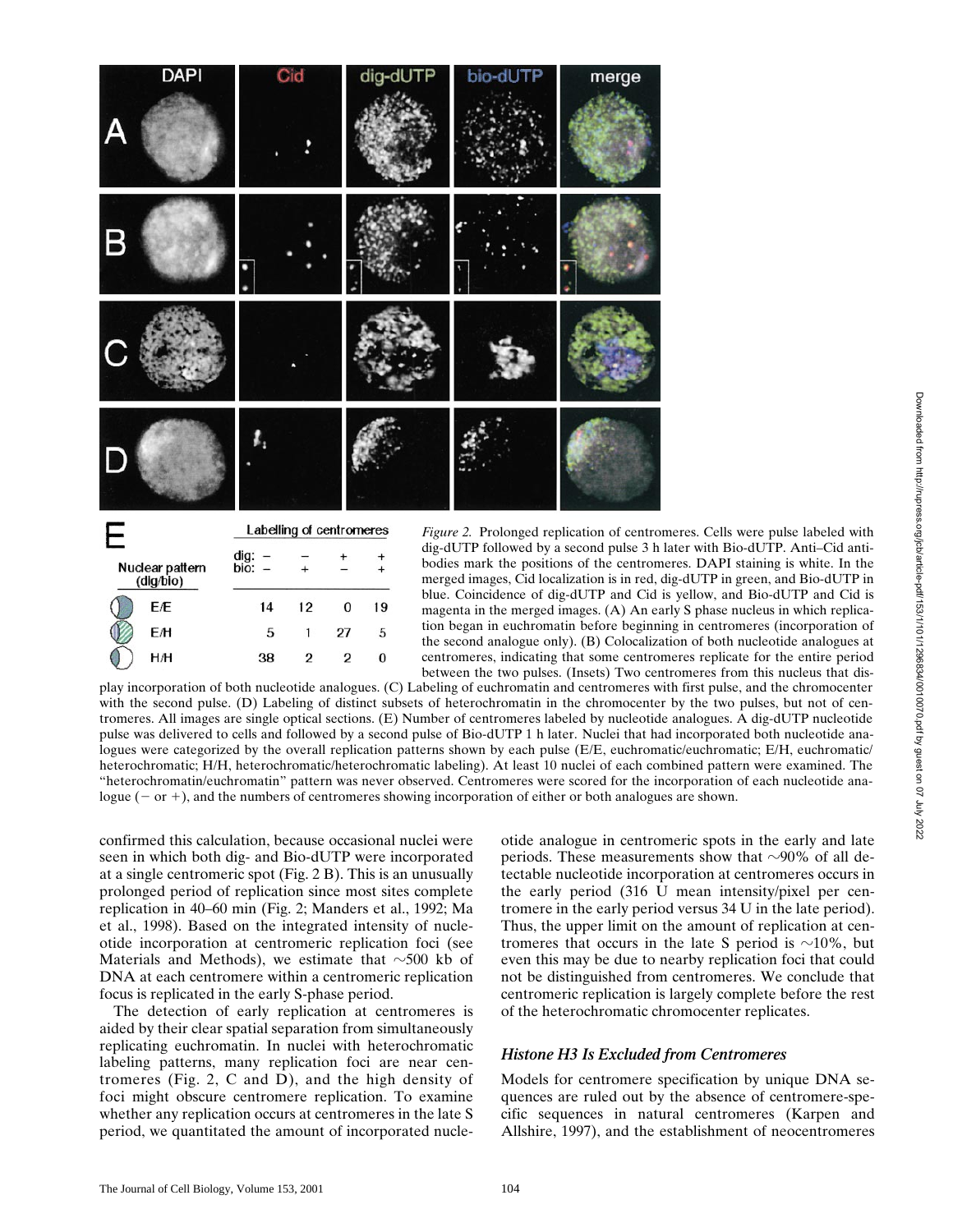

*Figure 3.* Localization of histone-GFP fusion proteins. (A and B) Expression of histones H2B-GFP and H3-GFP from the *cid* promoter, which is active early in S phase. DAPI staining is white. In the merged images, Cid localization is in red and histone-GFP in green. H2B-GFP localizes to euchromatin and to centromeres (A), but H3- GFP protein localizes only to euchromatin (B). For each histone-GFP fusion, we normalized the fluorescence intensity of GFP at centromeres to that in euchromatin in individual nuclei. The ratio of incorporation of H2B-GFP at centromeres relative to euchromatin was  $0.016$  (SEM =  $0.01$ ,  $n = 23$ ), while for H3-GFP it was 0.0014 (SEM = 0.0004,  $n = 10$ ). These ratios are significantly different when compared by a Mann-Whitney test  $(P = 0.0002)$ . (C and D) Expression of H2B-GFP and H3-GFP, respectively, after induction of a heat-shock promoter. Both histone-GFP fusion proteins give similar labeling of heterochromatin in late S-phase cells. Single optical sections are shown.

at previously noncentromeric regions (Warburton et al., 2000). An attractive alternative to DNA sequence–based specification of centromeres is that centromeric nucleosomes define the centromere. In all eukaryotes, centromeres are likely to be contained in specialized nucleosomes that include an H3-like protein (Tyler-Smith and Floridia, 2000). We have previously shown that Cid-GFP fusion protein produced from the *cid* promoter localizes to centromeres, and that this promoter is active early in S phase (Henikoff et al., 2000). Thus, the normal localization of Cid takes place as centromeric DNA is replicating. However, the deposition of specialized nucleosomes at replicating centromeres must be difficult because histone H3 is in vast excess throughout S phase (Osley, 1991).

We wondered whether the deposition of Cid in centromeric replication domains might be facilitated by preventing the deposition of histone H3. Conventional nucleosomes are normally assembled during replication; therefore, we examined the deposition of conventional histones fused to GFP when centromeres replicate. Previous work has shown that histone-GFP fusion proteins can localize to chromatin (Kanda et al., 1998; Henikoff et al., 2000). We had previously characterized the deposition of H2B-GFP and H3-GFP fusion proteins by examining mitotic chromosomes. When expressed from the *cid* promoter, which is active early in S phase, these fusion proteins localize to the euchromatic arms of chromosomes (Henikoff et al., 2000). These experiments did not address whether small quantities of the fusion proteins were also incorporated at centromeres. Therefore, we examined the deposition of histone-GFP fusion proteins after production from transfected *cid*-promoter constructs in interphase nuclei to determine whether these histones were incorporated in centromeric replication domains. While H2B-GFP was readily deposited at centromeres, H3-GFP was not  $(P = 0.0002$ ; Fig. 3, A and B). Both histone-GFP proteins give similar intense labeling in euchromatin, implying that the lack of H3-GFP at centromeres is not due to a general reduced deposition of H3-GFP. Labeling in heterochromatin by H3-GFP and H2B-GFP produced from heat-shock promoter constructs was also indistinguishable in intensity and pattern (Fig. 3, C and D). That the centromere may be deficient of histone H3 has been previously suggested, based on the absence of phosphorylated H3 antibody labeling (van Hooser et al., 1999), and our results with H3-GFP fusion protein support this idea. We conclude that the deposition of H3-containing nucleosomes is inhibited at the time that the *cid* promoter is active in early S phase.

### *Cid-containing Nucleosomes Are Assembled by a Replication-independent Pathway*

The centromeric histone CENP-A can form nucleosomal particles in vitro (Yoda et al., 2000), and cofractionates with other histones in vivo (Palmer et al., 1987; Shelby et al., 1997). The similarity of *Drosophila* Cid to histone H3 suggests that Cid is also incorporated into nucleosomes. Since the deposition of histone H3 is inhibited as centromeres replicate, Cid-containing nucleosomes might be formed using an alternate pathway. To investigate the nature of a Cid deposition pathway, we tested the dependence of histone-GFP protein localization on DNA replication. A pulse of histone-GFP fusion proteins can be produced in cells by transfecting with a heat-shock promoter construct, and then inducing the promoter. Newly produced H2B-GFP and H3-GFP proteins localize in subnuclear patterns similar to patterns produced by pulses of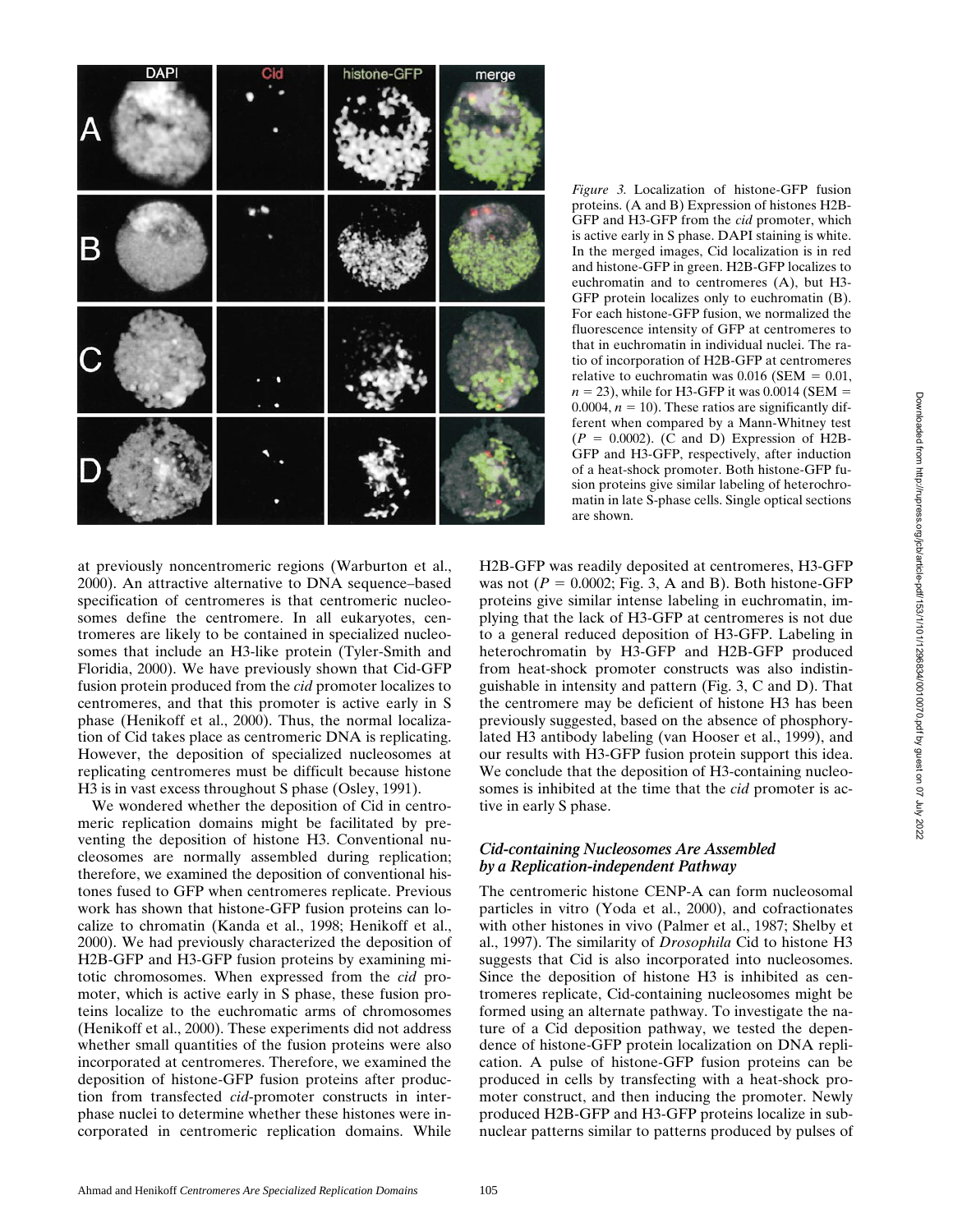



*Figure 4.* Cid-GFP is deposited at centromeres by a replication-independent pathway. (A) Cells transfected with *HS-H3GFP* (open bars) or *HS-CidGFP* (grey bars) were treated with aphidicolin to block DNA replication and then induced by heat-shock (no replication of DNA was seen in cells treated with aphidicolin, and then pulsed with dig-dUTP, data not shown). The number of cells showing GFP localization in centromeres (of Cid-GFP) or in any part of the nucleus (H3-GFP) was compared with the number observed in induced, untreated cells. Localization of H3-GFP is replication dependent, but that of Cid-GFP is not. For each sample, 100–200 nuclei were examined. (B) Cells transfected with heat-shock promoter-histone-GFP constructs were induced, and then loaded with dig-dUTP to mark replicating DNA. In the merged images, sites of replicating DNA are in red, and protein localization is in green. Nuclei from top to bottom are in early S phase, late S phase, and gap phase. H3GFP fusion protein localizes to replicating regions in S phase cells and does not localize in gap phase cells. Cid-GFP fusion protein localizes to centromeres in all cell stages. The intensities of GFP signals in each image are shown on the same absolute scale. Single optical sections are shown.

nucleotide analogues (Fig. 3; Henikoff et al., 2000), and fail to localize in cells that are blocked by the replicationinhibiting drug aphidicolin (Fig. 4 A). Thus, the deposition of these fusion proteins is coupled to the replication of the underlying DNA, just as is the formation of conventional nucleosomes (Adams and Kamakaka, 1999; Krude, 1999).

To determine whether the localization of Cid to centromeres is also coupled to replication, we transfected a heat shock promoter-Cid-GFP fusion construct (*HS-CidGFP*) into cells. Cells were then induced to express the fusion protein, or treated with aphidicolin to block DNA replication, and then induced. Centromeric localization of Cid-GFP occurred both in treated and untreated cells (Fig. 4 A), demonstrating that the deposition of Cid need not be coupled to DNA replication. The replication independence of Cid-GFP localization distinguishes it from that of the bulk of conventional histones.

We further examined the localization of Cid-GFP to centromeres when produced at different times in the cell cycle. The deposition of histones onto DNA is predominantly limited to cells that are in S phase of the cell cycle (Wu et al., 1986). We transfected cells with heat shock promoter-histone-GFP fusion constructs (*HS-H3GFP* or *HS-CidGFP*). We then induced the construct and pulsed these cells with nucleotide analogues to identify cells in S phase. A pulse of H3-GFP protein localized in early and late replication patterns similar to the nucleotide analogue in the same cells, and no detectable localization occurred in gapphase cells (Fig. 4 B, left). However, we found that newly produced Cid-GFP protein localized to centromeres in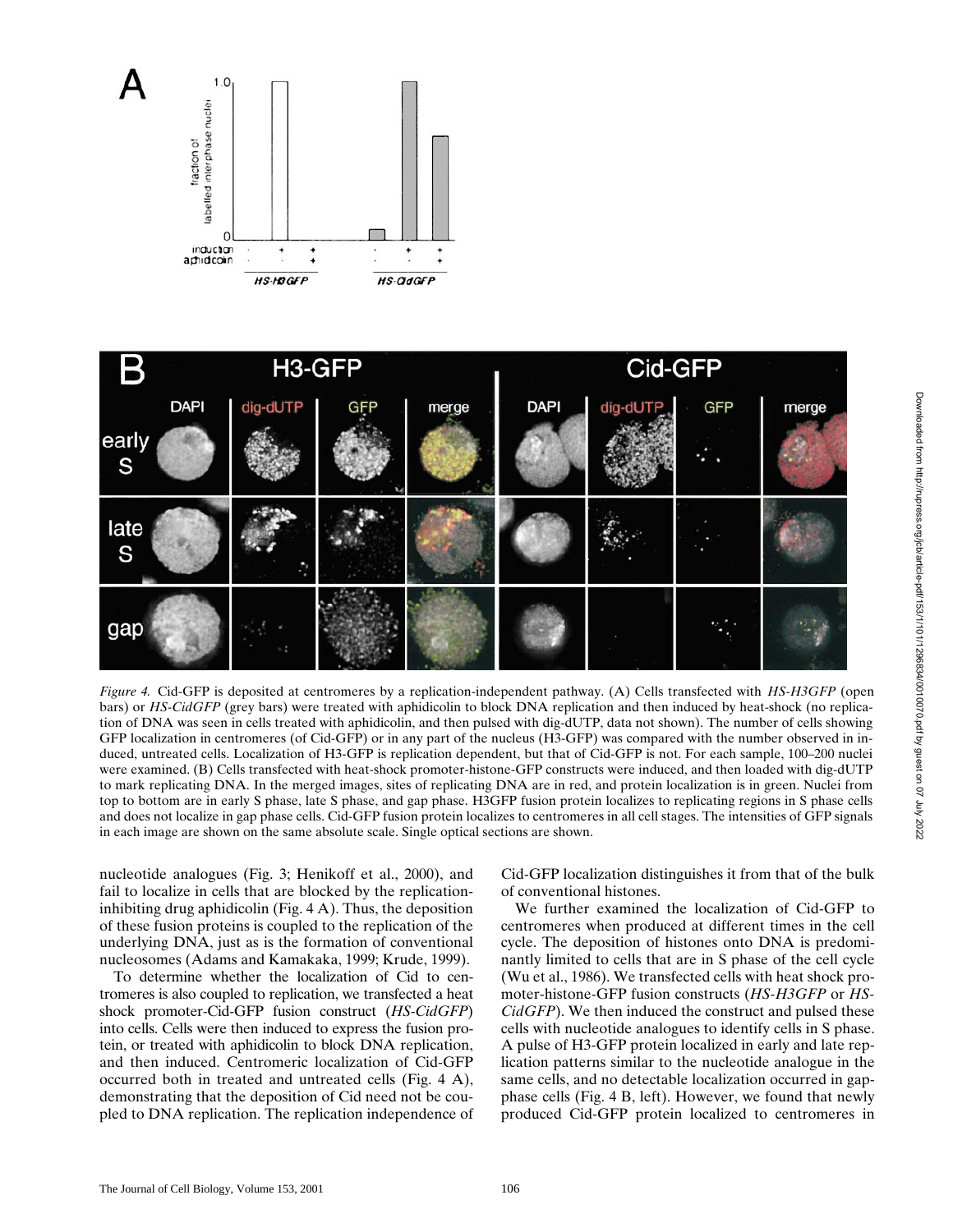

*Figure 5.* Deposition of Cid-GFP before mitosis. Cells transfected with *HS-H3GFP* or *HS-CidGFP* were induced and prepared for cytology after various chase times. We examined 50 metaphase figures from each time point and counted the number of labeled mitotic figures. In the merged images, Cid localization is in red and histone-GFP in green. Each image is a projection of multiple sections through the spread. (A) Mitotic chromosomes that show H3GFP label-

ing first appear 4 h after induction. H3GFP labels pericentric heterochromatin in these chromosomes, as expected for cells that were in late S phase at the time of induction. (B) Metaphase spreads with Cid-GFP at centromeres appear earlier, 2 h after induction, indicating that these cells were in G2 phase when induced.

both S-phase and gap-phase cells with similar efficiencies (Fig. 4 B, right). We confirmed that localization of Cid-GFP protein can occur in post-replicative cells, whereas that of H3-GFP is strictly replication dependent, by examining metaphase chromosomes at various times after induction of transfected constructs*.* In cells transfected with *HS-H3GFP*, occasional labeled metaphase figures first appear 4 h after induction and are labeled in heterochromatic segments (Fig. 5 A). The pattern of labeling and timing of these figures reflects the deposition of H3-GFP in late S-phase cells and the shortest time required to traverse the G2 phase of the cell cycle, and is consistent with previous observations in *Kc* cell populations (Barigozzi et al., 1966; Dolfini et al., 1970). However, Cid-GFP first appears at the centromeres in 48% of mitotic figures within 2 h of induction: these must be from cells that were induced during the G2 phase (Fig. 5 B). By 4 h s after induction, 100% of the mitotic figures from transfected cells show centromeric labeling. We conclude that the Cid deposition pathway is present and active throughout the cell cycle.

## *Discussion*

Analysis of centromeres in complex eukaryotes has been hampered by the lack of sequence differences between the centromere and flanking heterochromatin, and the repetitive nature of these regions (Sun et al., 1997; Willard, 1998). These sequence commonalities have led to the attribution of heterochromatic features to the centromere, including late replication. Our analysis demonstrates that the replication of centromeres in *Drosophila* cells actually precedes that of pericentromeric heterochromatin. We estimate that, on average,  $\sim$ 500 kb of centromeric DNA is replicated in the early S phase period. This size is in agreement with a genetically defined fully functional centromere in *Drosophila* (Murphy and Karpen, 1995), suggesting that the early replication domain corresponds to the complete centromere. The early timing of its replica-

tion distinguishes the centromere from other repetitive sequences and rules out models for defining centromeres that have invoked their very late replication (Dupraw, 1968; Csink and Henikoff, 1998). Early replication appears to be a general feature of centromeres, as *Saccharomyces* centromeres are known to replicate early in S phase (Mc-Carroll and Fangman, 1988).

Our observations on the controlled assembly of conventional (H3-containing) and specialized (Cid-containing) nucleosomes at replicating centromeres suggests that chromatin assembly is a critical step in centromere maintenance. The *cid* promoter drives expression early in S phase (Henikoff et al., 2000), and centromeres are replicating during this time. Therefore, Cid synthesis and centromere replication appear to be tightly coordinated. In *Schizosaccharomyces* yeast, the Cnp1 gene (encoding the centromeric SpCenpA histone) is also expressed early in S phase (Takahashi et al., 2000), and we expect that a similar coordination with centromeric replication will be found.

At the time that Cid is being deposited, H3 deposition is inhibited. It is striking that early replicating centromeres are typically surrounded by late-replicating heterochromatin, and we suggest that inhibiting histone H3 incorporation at centromeres when they replicate is one function of this juxtaposition. Inhibiting histone H3 incorporation at centromeres requires the uncoupling of conventional chromatin assembly and DNA replication. These two processes are thought to be linked by interactions between replication machinery and the CAF1 chromatin assembly factor (Krude, 1995; Verreault et al., 1996). Uncoupling may be accomplished if histone H3 or some component of its assembly machinery is excluded from the heterochromatic chromocenter early in S phase. Regions deficient in histone H3 would then be incorporated into Cid-containing nucleosomes by a replication-independent pathway.

The observation that centromeric histone H3-like proteins from worms and yeast preferentially localize to fly or human heterochromatin (Henikoff et al., 2000) suggests that heterochromatin sequesters centromeric H3-like pro-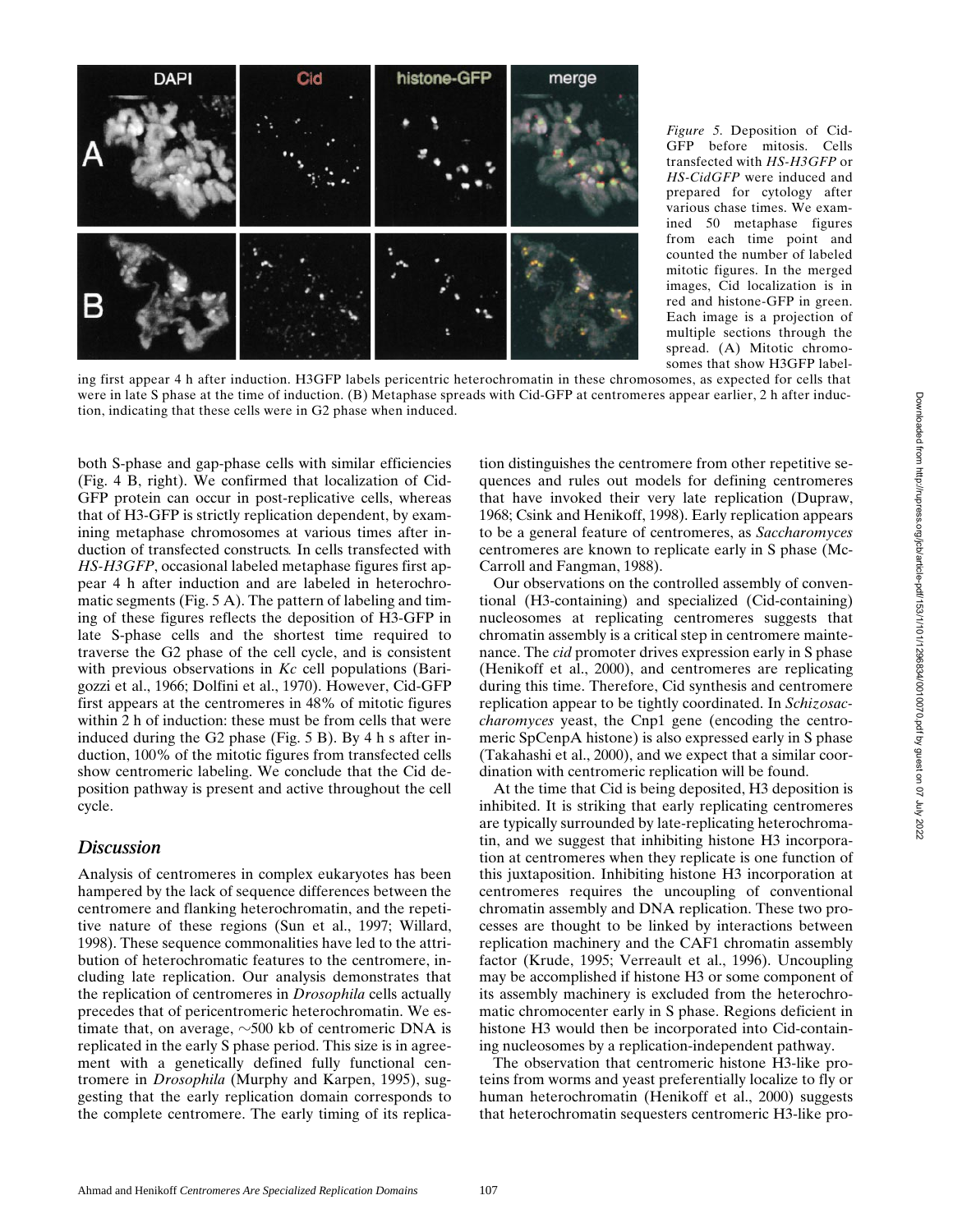Downloaded from http://rupress.org/jcb/article-pdf/153/1/101/1296834/0010070.pdf by guest on 07 July 2022 Downloaded from http://rupress.org/jcb/article-pdf/153/1/101/1296834/0010070.pdf by guest on 07 July 2022

teins in general. Sequestering Cid in the heterochromatic chromocenter would increase the local concentration of Cid around centromeres and thereby promote Cid deposition. Centromeres in many organisms are typically surrounded by heterochromatin, and genetic evidence suggests that heterochromatin is important for centromere function (Allshire et al., 1995). The centromeres of *Saccharomyces* chromosomes are the only known exception to this rule, but in this organism centromeric activity is conferred by a specific DNA sequence and associated DNA-binding proteins (Meluh and Koshland, 1997). The importance of heterochromatin for the function of complex centromeres is reinforced by the finding that a human neocentromere shows M31 staining (a marker for mammalian heterochromatin), whereas the parental chromosomal region does not (Saffery et al., 2000). Perhaps the exclusion of histone H3 during replication is one of the prerequisites for "centromerization" (Choo, 2000), thus necessitating that neocentromeres acquire heterochromatic proteins.

We expect that centromeres must be protected from conventional nucleosome assembly pathways in all dividing cells, but heterochromatin may not always perform this function. For example, distinct heterochromatin does not form in the rapidly dividing nuclei of *Drosophila* syncytial embryos (Hiraoka et al., 1993), and replication initiates throughout the chromosomes simultaneously (Kriegstein and Hogness, 1974). In these unusual nuclei, conventional nucleosome assembly might be prevented by excluding histone H3 from the apical edge of interphase nuclei, where centromeres lie (Foe et al., 1993). Similarly, varying local concentrations of proteins around nuclei have been proposed to explain progression of the syncytial cell cycle even though bulk cyclin levels are always high (Foe et al., 1993). In later cycles, it appears to be most efficient to produce Cid when centromeres replicate.

It has been of great interest to understand how the location of the centromere is stably maintained in successive cell divisions, because it does not appear that DNA sequence is responsible (Brown and Tyler-Smith, 1995; Karpen and Allshire, 1997). Nucleosome particles form the fundamental unit of chromatin, and so an attractive alternative to DNA sequence-based inheritance of centromere identity is that centromeric nucleosomes participate in centromere maintenance (Palmer et al., 1990). Replication initiation appears to depend on chromatin structure (Ofir et al., 1999; Stevenson and Gottschling, 1999) and we suggest that Cid-containing nucleosomes predispose DNA to replicate early. This early replication and the exclusion of histone H3 in heterochromatin would preclude conventional chromatin assembly, thus allowing the assembly of Cid-containing nucleosomes and ensuring early replication again in the next cycle. This process would maintain centromeres.

This work is dedicated to the memory of Doug Palmer. We thank members of the Henikoff lab for many valuable discussions, Jim Smothers for HP1 antibody, and Adrian Quintanilla for advice on image analysis.

K. Ahmad is an American Cancer Society postdoctoral fellow.

Submitted: 17 October 2000 Revised: 21 December 2000 Accepted: 31 January 2001

#### *References*

- Adams, C.R., and R.T. Kamakaka. 1999. Chromatin assembly: biochemical identities and genetic redundancy. *Curr. Opin. Genet. Dev.* 9:185–190.
- Adams, M.D., S.E. Celniker, R.A. Holt, C.A. Evans, J.D. Gocayne, P.G. Amanatides, S.E. Scherer, P.W. Li, R.A. Hoskins, R.F. Galle, et al., 2000. The genome sequence of *Drosophila melanogaster*. *Science.* 287:2185–2215.
- Allshire, R.C., E.R. Nimmo, K. Ekwall, J.P. Javerzat, and G. Cranston. 1995. Mutations derepressing silent centromeric domains in fission yeast disrupt chromosome segregation. *Genes Dev.* 9:218–233.
- Barigozzi, C., S. Dolfini, M. Fraccaro, G.R. Raimondi, and L. Tiepolo. 1966. *In vitro* study of the DNA replication patterns of somatic chromosomes of *Drosophila melanogaster*. *Exp. Cell. Res.* 43:231–234.
- Brown, W., and C. Tyler-Smith. 1995. Centromere activation. *Trends Genet.* 11: 337–339.
- Buchwitz, B.J., K. Ahmad, L.L. Moore, M.B. Roth, and S. Henikoff. 1999. A histone-H3-like protein in *C. elegans. Nature.* 401:547–548.
- Choo, K.H. 2000. Centromerization. *Trends Cell Biol.* 10:182–188.
- Clarke, L. 1990. Centromeres of budding and fission yeast. *Trends Genet.* 6:150–154.
- Copenhaver, G.P., K. Nickel, T. Kuromori, M.I. Benito, S. Kaul, X. Lin, M. Bevan, G. Murphy, B. Harris, L.D. Parnell, et al., 1999. Genetic definition and sequence analysis of *Arabidopsis* centromeres. *Science.* 286:2468–2474.
- Csink, A.K., and S. Henikoff. 1998. Something from nothing: the evolution and utility of satellite repeats. *Trends Genet.* 14:200–204.
- Dolfini, S., A.M. Courgeon, and L. Tiepolo. 1970. The cell cycle of an established line of *Drosophila melanogaster* cells *in vitro*. *Experientia.* 26:1020– 1021.
- Dupraw, E.J. 1968. Cell and Molecular Biology. Academic Publishing Co., New York, NY. 892.
- Echalier, G. 1997. *Drosophila* Cells in Culture. Academic Publishing Co., San Diego, CA. 702.
- Elgin, S.C. 1996. Heterochromatin and gene regulation in *Drosophila*. *Curr. Opin. Genet. Dev.* 6:193–202.
- Foe, V.E., G.M. Odell, and B.A. Edgar. 1993. Mitosis and morphogenesis in the *Drosophila* embryo: point and counterpoint. *In* The Development of *Drosophila melanogaster*. M. Bate and A.M. Arias, editors. Cold Spring Harbor Laboratory Press, Cold Spring Harbor, NY. 149–300.
- Henikoff, S., K. Ahmad, J.S. Platero, and B. van Steensel. 2000. Heterochromatic deposition of centromeric histone H3-like proteins. *Proc. Natl. Acad. Sci. USA.* 97:716–721.
- Hiraoka, Y., A.F. Dernburg, S.J. Parmelee, M.C. Rykowski, D.A. Agard, and J.W. Sedat. 1993. The onset of homologous chromosome pairing during *Drosophila melanogaster* embryogenesis. *J. Cell Biol.* 120:591–600.
- Kanda, T., K.F. Sullivan, and G.M. Wahl. 1998. Histone-GFP fusion protein enables sensitive analysis of chromosome dynamics in living mammalian cells. *Curr. Biol.* 8:377–385.
- Karpen, G.H., and R.C. Allshire. 1997. The case for epigenetic effects on centromere identity and function. *Trends Genet.* 13:489–496.
- Koberna, K., D. Stenek, J. Malinsky, M. Eltsov, A. Pliss, V. Ctrnacta, S. Cermanova, and I. Raska. 1999. Nuclear organization studied with the help of a hypotonic shift: its use permits hydrophilic molecules to enter into living cells. *Chromosoma.* 108:325–335.
- Kriegstein, H.J., and D.S. Hogness. 1974. Mechanism of DNA replication in *Drosophila* chromosomes: structure of replication forks and evidence for bidirectionality. *Proc. Natl. Acad. Sci. USA.* 71:135–139.
- Krude, T. 1995. Chromatin assembly factor 1 (CAF-1) colocalizes with replication foci in HeLa cell nuclei. *Exp. Cell Res.* 220:304–311.
- Krude, T. 1999. Chromatin assembly during DNA replication in somatic cells. *Eur. J. Biochem.* 263:1–5.
- Lima-de-Faria, A., and H. Jaworska. 1968. Late DNA synthesis in heterochromatin. *Nature.* 217:138–142.
- Lo, A.W.I., G.C.C. Liao, M. Rochi, and K.H.A. Choo. 1999. Extreme reduction of chromosome-specific alpha-satellite array is unusually common in human chromosome 21. *Genome Res.* 8:895–908.
- Ma, H., J. Samarabandu, R.S. Devdhar, R. Acharya, P.C. Cheng, C. Meng, and R. Berezney. 1998. Spatial and temporal dynamics of DNA replication sites in mammalian cells. *J. Cell Biol.* 143:1415–1425.
- Manders, E.M., J. Stap, G.J. Brakenhoff, R. van Driel, and J.A. Aten. 1992. Dynamics of three-dimensional replication patterns during the S-phase, analyzed by double labelling of DNA and confocal microscopy. *J. Cell Sci.* 103: 857–862.
- McCarroll, R.M., and W.L. Fangman. 1988. Time of replication of yeast centromeres and telomeres. *Cell.* 54:505–513.
- Meluh, P.B., and D. Koshland. 1997. Budding yeast centromere composition and assembly as revealed by in vivo cross-linking. *Genes Dev.* 11:3401–3412.
- Murphy, T.D., and G.H. Karpen. 1995. Localization of centromere function in a *Drosophila* minichromosome. *Cell.* 82:599–609.
- Murphy, T.D., and G.H. Karpen. 1998. Centromeres take flight: alpha satellite and the quest for the human centromere. *Cell.* 93:317–320.
- Ofir, R., A.C. Wong, H.E. McDermid, K.L. Skorecki, and S. Selig. 1999. Position effect of human telomeric repeats on replication timing. *Proc. Natl. Acad. Sci. USA.* 96:11434–11439.
- O'Keefe, R.T., S.C. Henderson, and D.L. Spector. 1992. Dynamic organization of DNA replication in mammalian cell nuclei: spatially and temporally de-